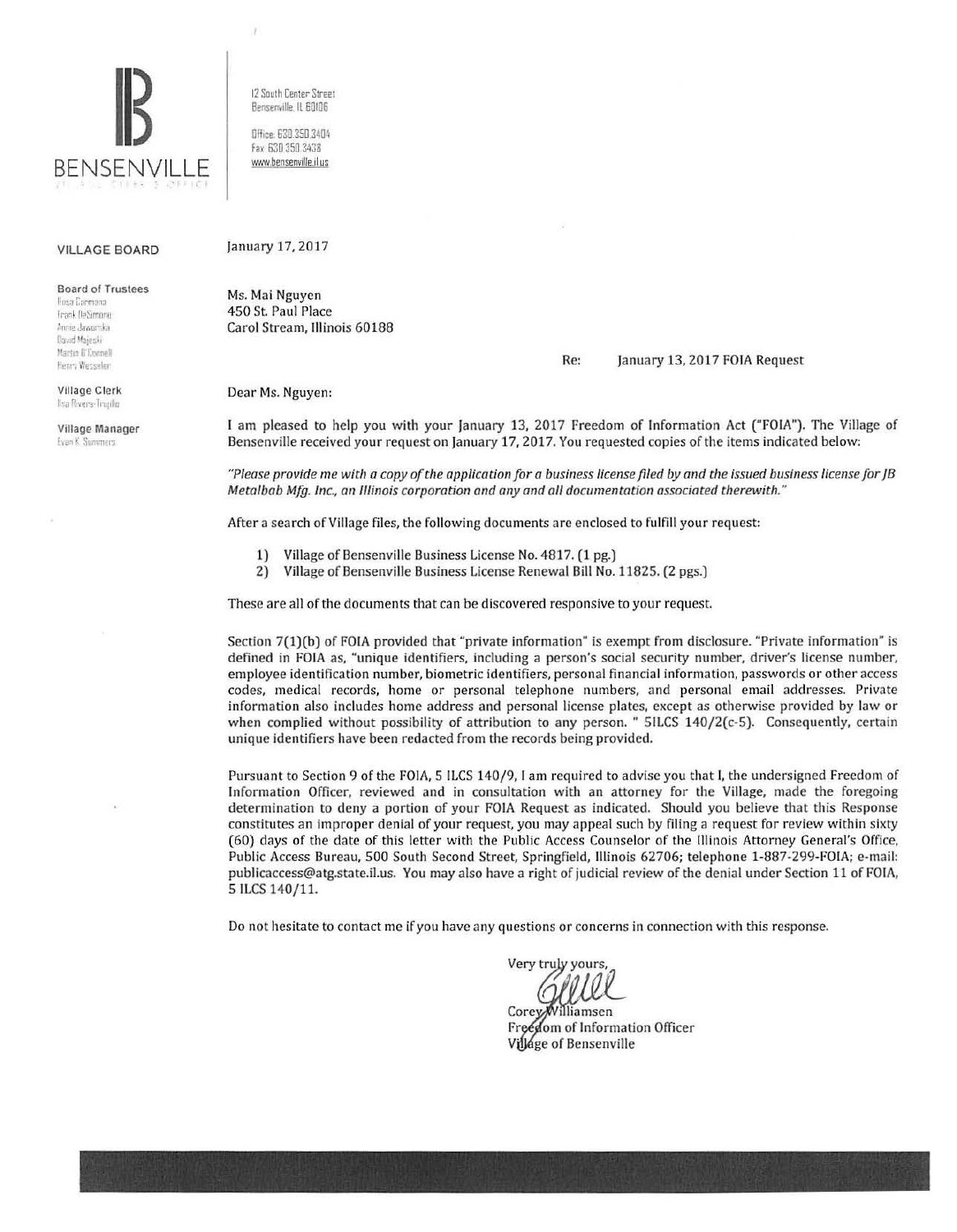## **BENSENVILLE**  WHERE OPPORTUNITY TAKES OFF Thank you for purchasing your 2017 Business License

Watch for one of our Village Inspectors to visit you soon for your annual inspection.

JB METALFAB MFG. INC "We are here to help" 708 COUNTY LINE RD --- Questions? -----------Call us at 630.350.3413 BENSENVILLE, IL 60106 DISPLAY IN A PROMINENT LICENSE NUMBER VfLLAGE OF BENSENVILLE LOCATION 48 17 BUSINESS LICENSE **ETALEAB MFG. IN 08 CO LINER**  BENSENVILLE DEVELOPMENT STOTT F. Hight Village President Non-Transferable Director of Community and Economic Expiration date: 12/31/17 Development LICENSE NUMBER For your records VILLAGE OF BENSENVILLE 4817 BUSINESS LICENSE **METALLAB MFG. IN 08 CO LINER**  BENSENVILLE ~ () *!.-"* "/. \,. , **y** *t.* **ff 0'** .. *(*  Stor R Vigor

Village President

Non-Transferable Expiration date: 12/31/17 Director of Community and Economic Development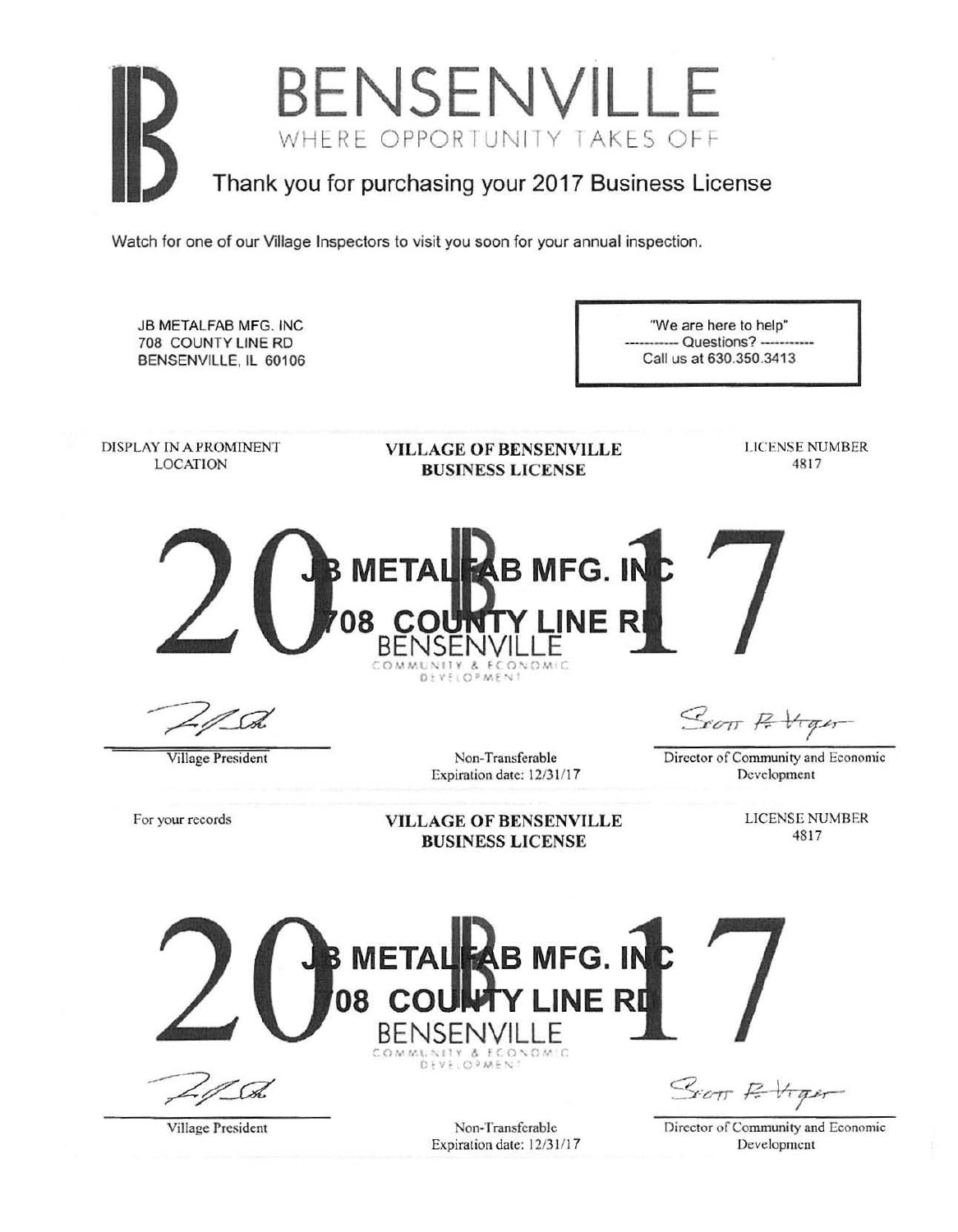

Please fill out or update both sides of form completely and return with the appropriate payment by: December 31, 2016. Late payments will be returned<br>and assessed a late fee.

**JB METALFAB MFG. INC** 708 COUNTY LINE ROAD BENSENVILLE.IL 60106

|                     |          | For office use only |           |       |
|---------------------|----------|---------------------|-----------|-------|
| Vending<br>Sticker# | License# | Received            | Processed | Bill# |
|                     | 4817     |                     |           | 11825 |

## **Business License 2017**  Renewal

Please complete both sides of the form and return with proper payment (for online payments include printed receipt) to:

Village of Bensenville 12 S. Center Street Bensenville, IL 60106

| 2017 Schedule of Fees                                                                                                                                              |                                     |                 |                                       |          | <b>Business Classification:</b> |            |                                                                              |
|--------------------------------------------------------------------------------------------------------------------------------------------------------------------|-------------------------------------|-----------------|---------------------------------------|----------|---------------------------------|------------|------------------------------------------------------------------------------|
| <b>Square Feet</b><br>$0 - 2500$<br>$2,501 - 5,000$                                                                                                                | License Fee<br>\$100.00<br>\$150.00 | sales): \$50.00 | Tobacco License Fee (over the counter |          |                                 | Code<br>11 | (Please check one)<br>Title<br>Agriculture, Forestry,                        |
| $5,001 - 10,000$                                                                                                                                                   | \$200.00                            |                 |                                       |          |                                 | 21         | Fishing & Hunting<br>Mining                                                  |
| 10,001 - 15,000                                                                                                                                                    | \$300.00                            | \$100.00        | Automatic Tobacco Vending Machine:    |          |                                 | 22         | <b>Utilities</b>                                                             |
| 15,001 - 20,000                                                                                                                                                    | \$350.00                            |                 |                                       |          |                                 | 23         | Construction                                                                 |
| 20,001 - 30,000                                                                                                                                                    | \$400.00                            | Cart: \$100.00  | Catering Truck/Ice Cream Truck/Push   |          |                                 |            | 31-33 Manufacturing                                                          |
| $30,001 - 40,000$                                                                                                                                                  | \$450.00                            |                 |                                       |          |                                 | 42         | <b>Wholesale Trade</b>                                                       |
| 40,001 and over                                                                                                                                                    | \$500.00                            |                 | Coin Operated Juke Box: \$75.00       |          |                                 |            | 44-45 Retail Trade                                                           |
|                                                                                                                                                                    |                                     |                 |                                       |          |                                 |            | 48-49 Transportation &<br>Warehousing                                        |
|                                                                                                                                                                    |                                     |                 |                                       |          |                                 | 51         | Information                                                                  |
| We have the following information on record:                                                                                                                       |                                     |                 |                                       |          | n.                              | 52         | Finance & Insurance                                                          |
|                                                                                                                                                                    |                                     |                 | $9,100$ S.F. =<br>$@$100 =$           | \$200.00 |                                 | 53         | Real Estate Rental &<br>Leasing                                              |
| Total Number of Catering Trucks ________________<br>Total Number of Vending Machines*<br>$@575 =$                                                                  |                                     |                 |                                       |          |                                 | 54         | Professional, Scientific &<br><b>Technical Services</b>                      |
| Total Number of Coin Operated Jukeboxes _______<br>@ \$75 =                                                                                                        |                                     |                 |                                       |          |                                 | 55         | Management of<br><b>Companies &amp; Enterprises</b>                          |
| $@$50 =$<br>Over the Counter Tobacco Sales<br><b>Total Due:</b><br>\$200.00<br>* Verify with your vending company as to who is responsible                         |                                     |                 |                                       |          |                                 | 56         | Administration, Support,<br>Waste Management,<br><b>Remidiation Services</b> |
| for the fee. Some vending companies will pay this annual fee.                                                                                                      |                                     |                 | After 12.31.16:                       | \$250.00 |                                 | 61         | <b>Educational Services</b>                                                  |
|                                                                                                                                                                    |                                     |                 | After 01.31.17:                       | \$300.00 |                                 | 62         | <b>Health Care &amp; Social</b><br>Assistance                                |
| If any of the above information is incorrect, please make corrections in red pen.<br>PLEASE FILL OUT ALL SECTIONS OF THIS FORM                                     |                                     |                 |                                       |          |                                 | 71         | Arts, Entertainment &<br>Recreation                                          |
| Name of person that filled out this                                                                                                                                |                                     |                 | 630-639-8362<br>Direct phone number   |          |                                 | 72         | Accomodation & Food<br>Services                                              |
| renewal form                                                                                                                                                       |                                     |                 |                                       |          |                                 | 81         | <b>Other Services</b>                                                        |
| Please contact Community & Economic Development with questions 630-350-3413<br>If you don't know your NAICS code, please visit www.naics.com for more information. |                                     |                 |                                       |          |                                 | 92         | <b>Public Administration</b><br>Please provide your full 6 digit             |
| If you have no changes, you can pay your bill online by visiting http://www.bensenville.il.us<br>and clicking on the Online Payments link.                         |                                     |                 |                                       |          |                                 | 3          | NAICS code below:<br>3 2 3 2 2                                               |

 $12/5/16$ 

 $12/6/16$